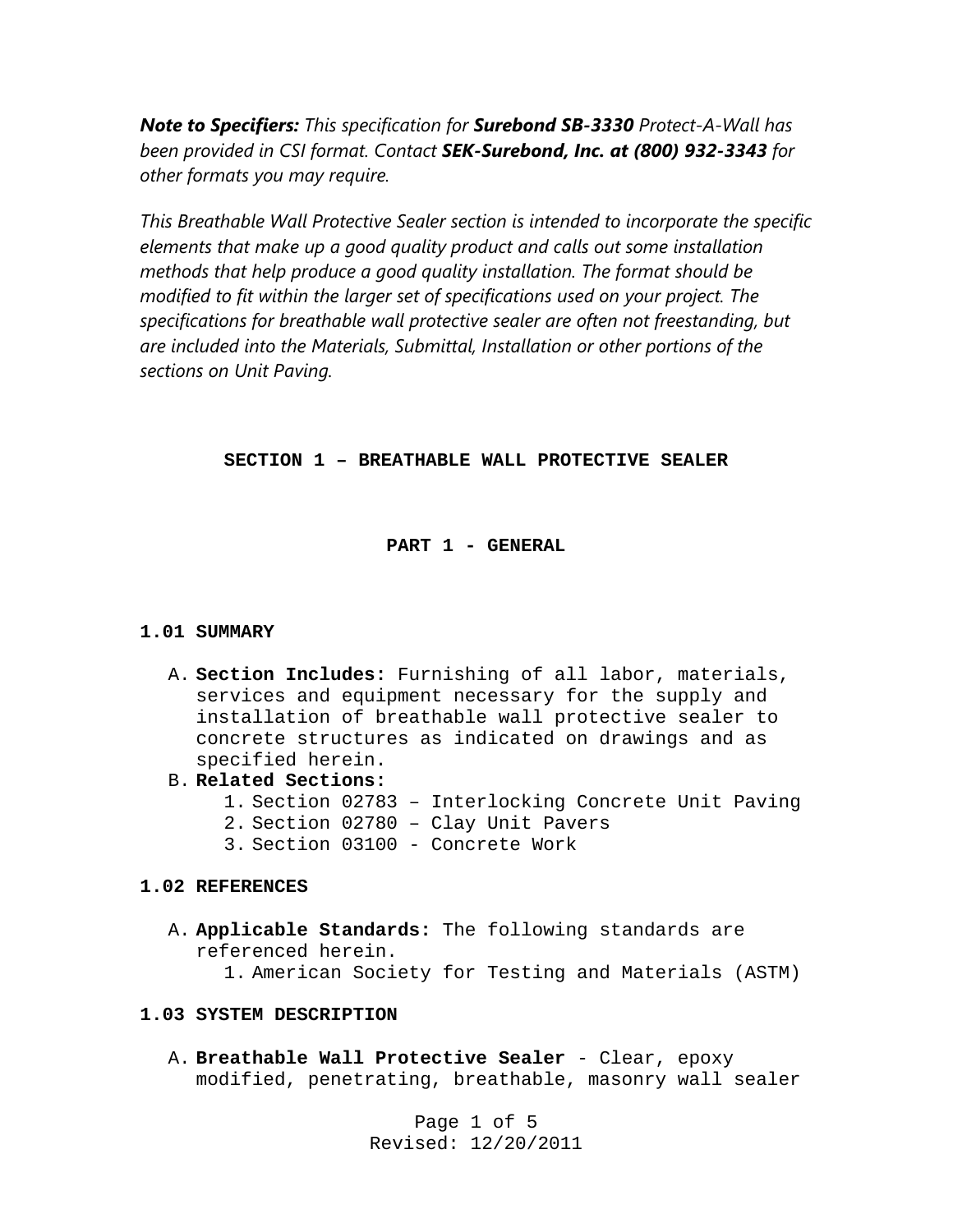### **1.04 SYSTEM PERFORMANCE REQUIREMENTS**

- A. **Testing Requirements:** Pavement sealer shall be tested in accordance with the following standards and conditions, and the testing results shall meet or exceed the performance requirements as specified herein.
- B. **Independent Laboratory:** Testing shall be performed by an independent laboratory meeting the requirements of ASTM E 329-95 and certified by the United States Bureau of Standards. Testing laboratory shall obtain all concrete samples and waterproofing product samples.
- C. **Permeability:** The sealer shall have a zero water penetration rate as defined by ASTM E 514 Item 9.1.4.
- D. **Water Vapor Transmission:** The sealer shall have a minimum water vapor transmission rate of 60 grams/meter $^2$ /day at an average dry film thickness of 3.5 to 4.0 mils and a relative humidity of 40% when tested as per ASTM D 1653.

## **1.05 SUBMITTALS**

- A. **General:** Submit listed submittals in accordance with conditions of the Contract and with Division 1 Submittal Procedures Section.
- B. **Product Data:** Submit product information, including manufacturer's specifications, installation instructions, manufacture's recommendations, and manufacturer's certification or other data substantiating the product complies with requirements of these Contract Documents.
- **C. Manufacturer's Certification:** Provide certificates signed by manufacturer or manufacturer's representative certifying that the materials to be installed comply in all respects with the requirements of this specification.
- **D. Installer:** The installer shall provide a list of projects, including references with contact information, demonstrating at least 5 years of experience in the application of the sealer or similar materials.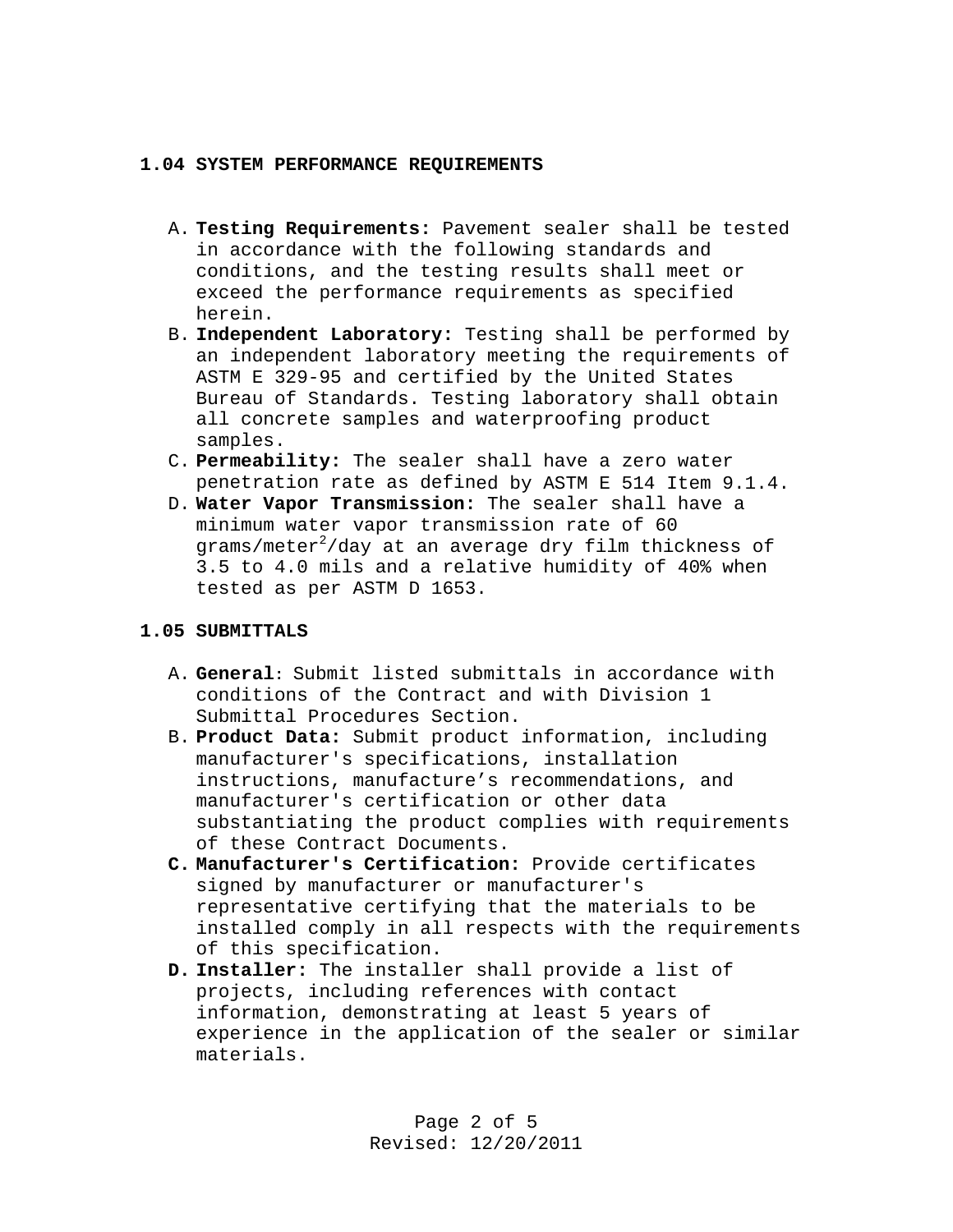### **1.06 QUALITY ASSURANCE**

- A. **Manufacturer:** The manufacturer shall have no less than 10 years experience in manufacturing the sealer or similar products.
- B. **Installer:** The installer shall demonstrate to the satisfaction of the Architect/Engineer an acceptable level of experience in the installation of the sealer or similar products.
- C. **Pre-Installation Conference:** Prior to installation of sealer, conduct meeting with the installer, general contractor and Architect/Engineer, owner's representative, and waterproofing manufacturer's representative to verify and review the following:
	- 1. Project requirements for materials and installation as set out in Contract Document.
	- 2. Manufacturer's product data including application instructions.
	- 3. General site conditions, schedule, coordination with other activities, line and grade of the work, substrate conditions, procedures for substrate preparation and cleanup.

### **1.07 DELIVERY, STORAGE AND HANDLING**

A. **Delivery:** Deliver packaged materials to project site in original undamaged containers, with manufacturer's labels and seals intact.

## **1.08 MATERIALS**

- A. The material shall be an epoxy-modified penetrating concrete sealer, capable of penetrating and sealing the surface of the wall without causing a high gloss effect.
- B. The material, as delivered, will be liquid at typical ambient temperatures It shall have a VOC of less than 100 grams per liter.
- C. The product shall be manufactured as a brick, masonry, stucco and manufactured wall sealer and labeled as such.
- D. The material shall comply with the criteria in 1.04 of this section.
- E. Material shall be water based and shall not contain solvents.

Page 3 of 5 Revised: 12/20/2011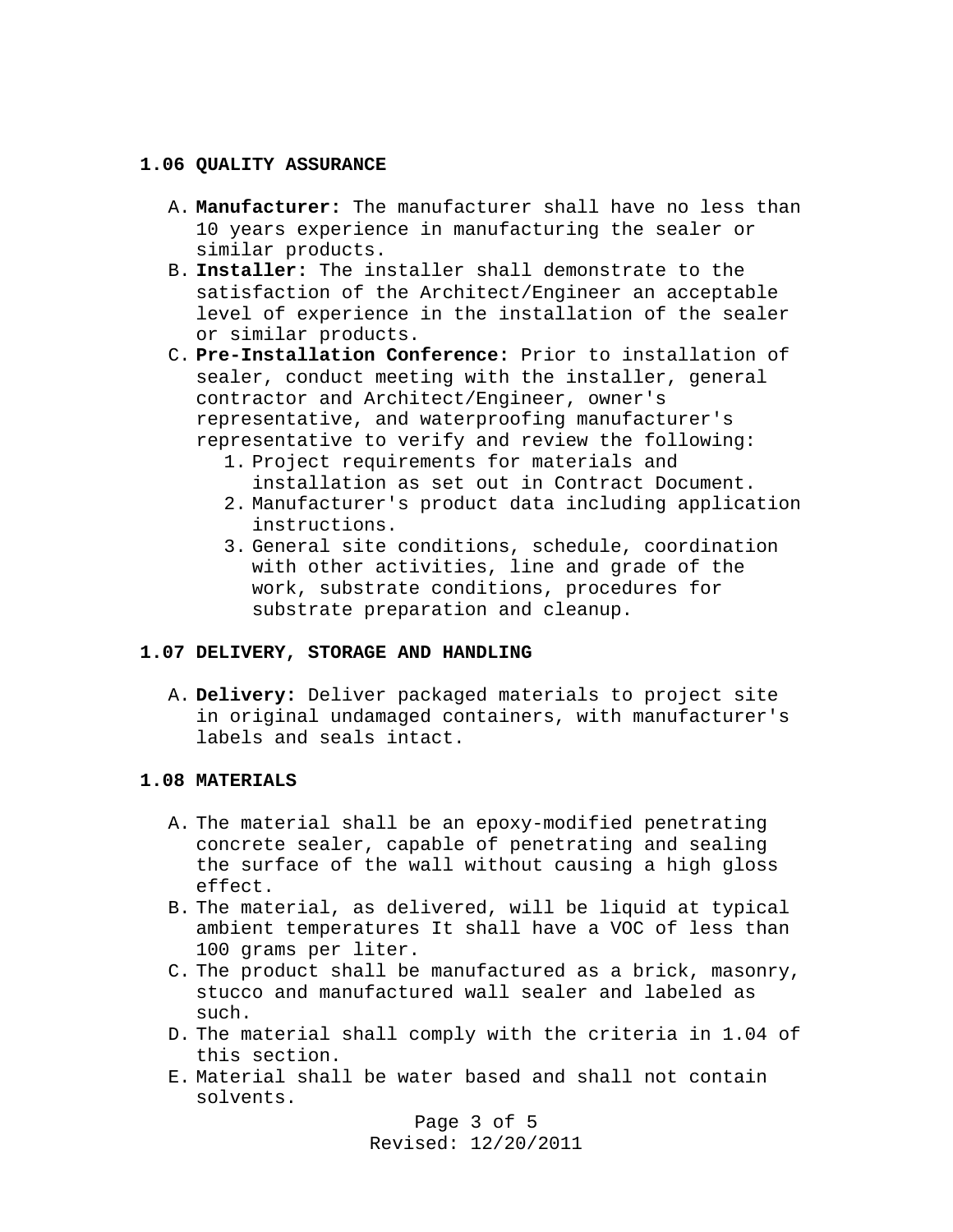- F. Materials shall be an IMMEDIATE application sealer
- G. Material shall be Breathable as to allow Efflorescence to escape.
- H. Material shall be formulated with Anti Fungal agents to help inhibit the growth of mold, moss and fungi on vertical surfaces.

## **1.09 PROJECT CONDITIONS**

- A. Comply with manufacturer's product data regarding condition of substrate to receive penetrating sealer, weather conditions before and during installation, and protection of the installed materials.
- B. The surface shall be clean and free from any staining, liquids, dust, loose material or any other substance interfering with the penetration of the liquid material into the surface of the wall.
- C. Any blistering, peeling or flaking paint, loose and damaged stucco, as well as damaged mortar between masonry and stone units must be removed.
- D. Existing mildew, fungus or algae shall also be removed prior to sealer application.
- E. The surface of the wall, to its full depth, shall be dry. Additional heat may be necessary to facilitate sufficient drying of the wall prior to sealer application.
- F. Work shall not commence if rain or other precipitation is predicted in the area for a period of 24 hours before, during and after the application.

# **1.10 EXECUTION**

- A. The sealer shall be applied as per the manufacture's data sheet and these Construction Documents.
- B. The manufacture's recommended coverage rate shall be followed.
- C. Prepare a test area of 50SF for review of and approval by the Architect/Engineer. The test area shall include at least one example of every type of wall or material to be sealed. Do not proceed with the balance of the work until approval, in writing, is received. Upon approval the test area may be incorporated into the work.